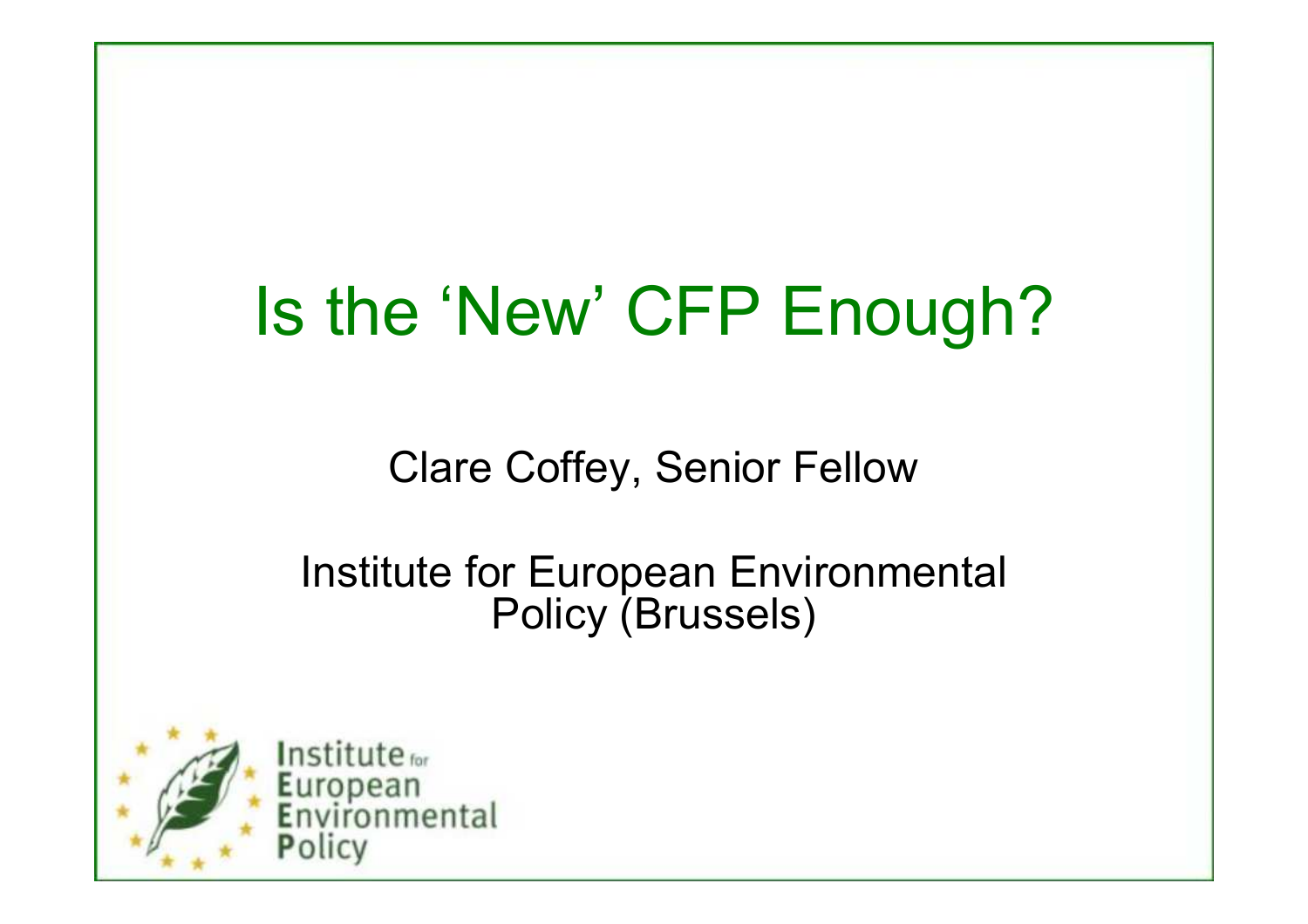# The new CFP - an opportunity for sustainable fisheries

- •'New' CFP agreed December 2002
- • Led to new framework for fisheries management (Reg 2371/2002)
	- strategic objectives and guiding principles
	- – a menu of management options –gear restrictions and closed areas, environmental measures, etc
	- emphasis on strategic long-term management for EU
- •Also agreed to phase out most harmful subsidies

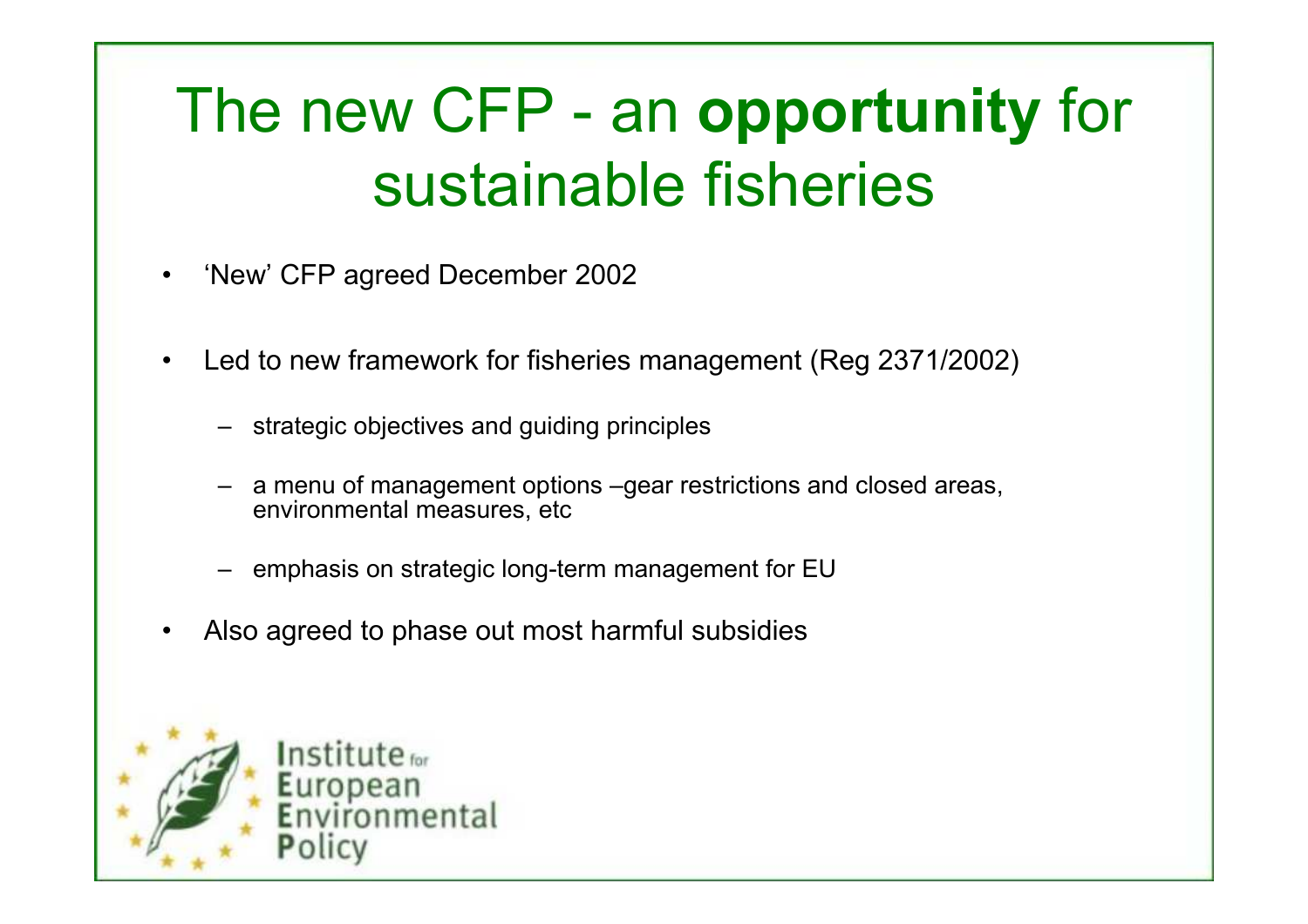### The new CFP - an opportunity for sustainable fisheries

an Sepa

EKC 328

- 2002 reforms provide solid foundations, but
	- are they being built upon?
	- do they need strengthening or extending to other areas?

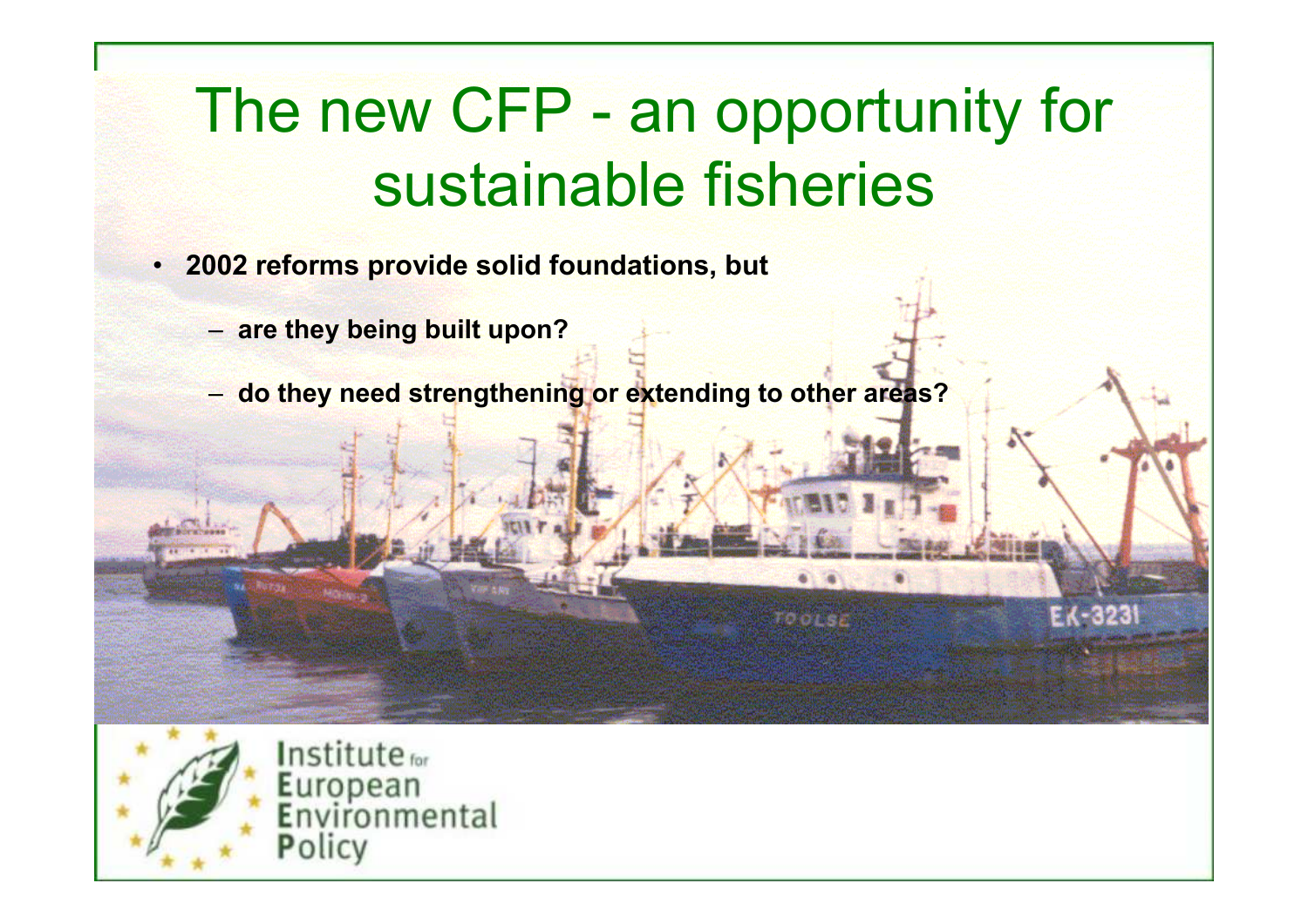#### The Problem with Fish

- • Pressures exerted by fishing and fish farming
	- volume landed & impacts per tonne landed
	- energy use
	- pollution, infections, etc
	- $\bullet$  The drivers behind fishing and fish farming
		- Excess fishing capacity
		- Availability/price of inputs (eg fuel prices)
		- Subsidies
		- Market prices/demand
		- Management and enforcement systems



**Drivers** 

• Fish impacts are truly global



– EU fishing, farming, processing andconsumption have global dimension

Response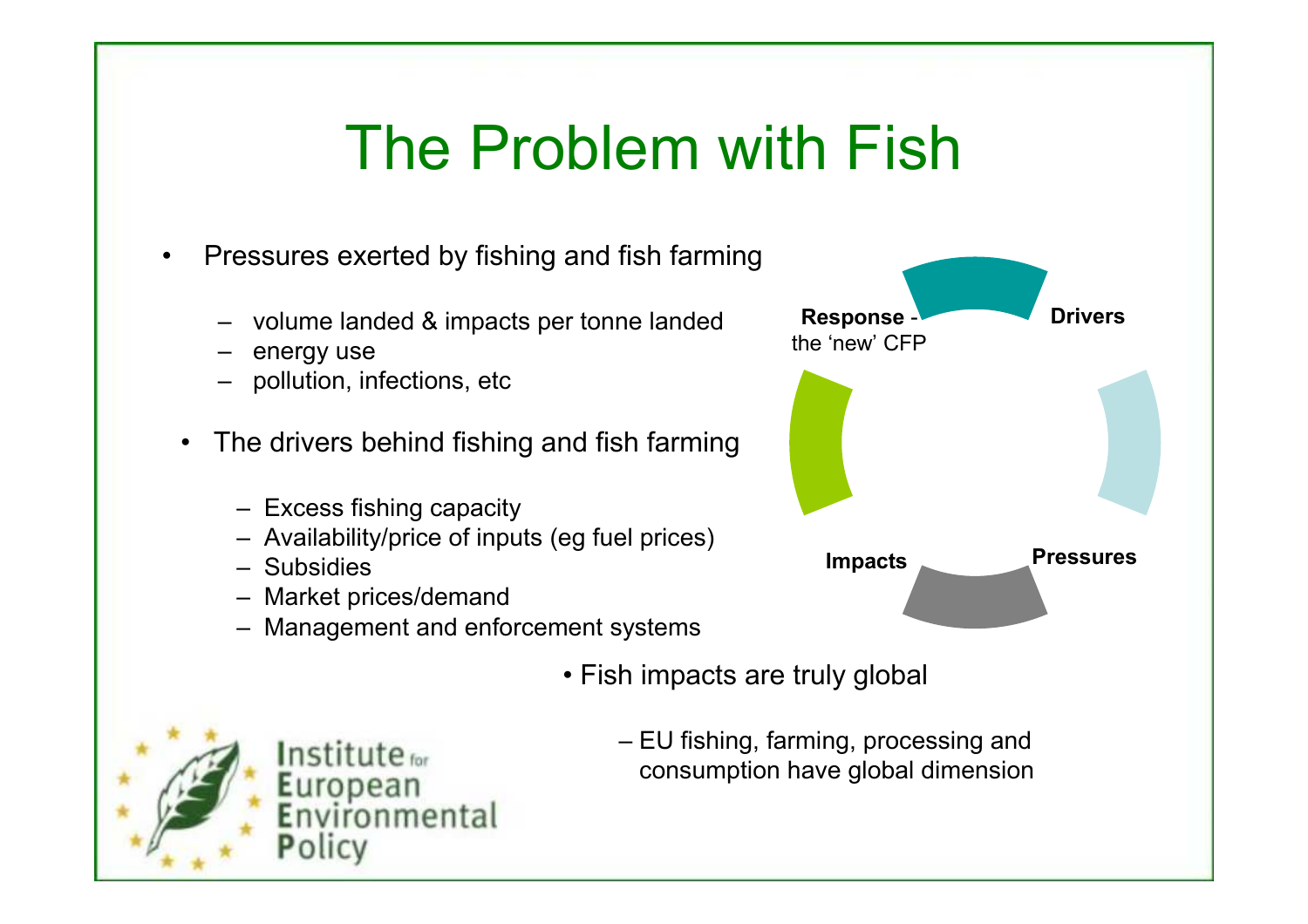# The EU Fisheries Sector: more than just fishing in the EU

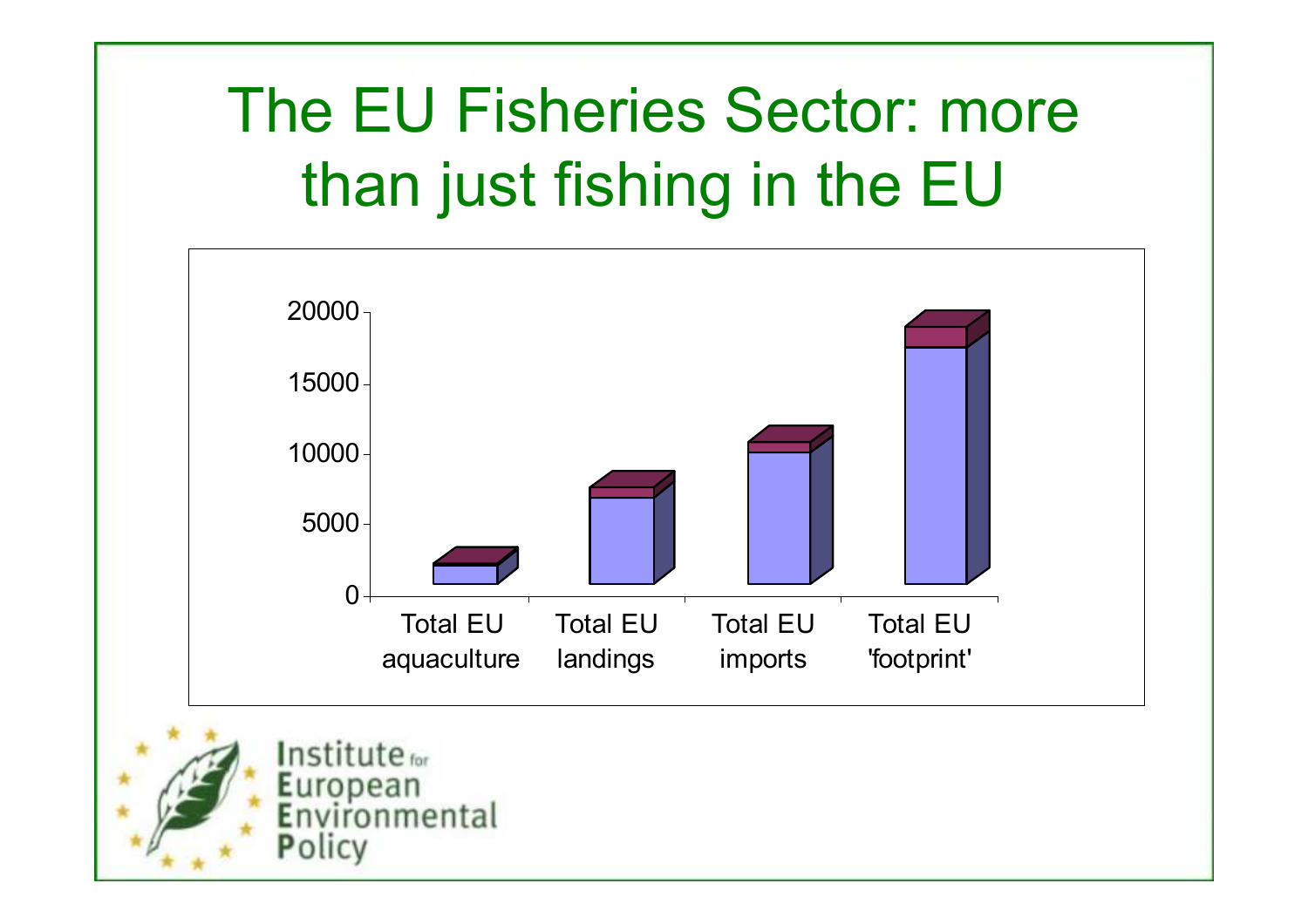# Is the new CFP making a difference: pressures

- • State of action in 2004
	- Solid basis for addressing EU fishing pressures, particularly recovery/management plans
	- But **real** progress currently very limited
		- Sharks, cetaceans, 'Darwin Mounds'
		- •Two recovery plans
- • Making more of the new CFP
	- adapt catch to scientific advice
	- Significantly reduce impact per tonne landed
	- Raise level of ambition and pace!



- Additional work needed beyond the 'new CFP'?
	- Focus of new CFP primarily on EU waters
	- What about aquaculture?

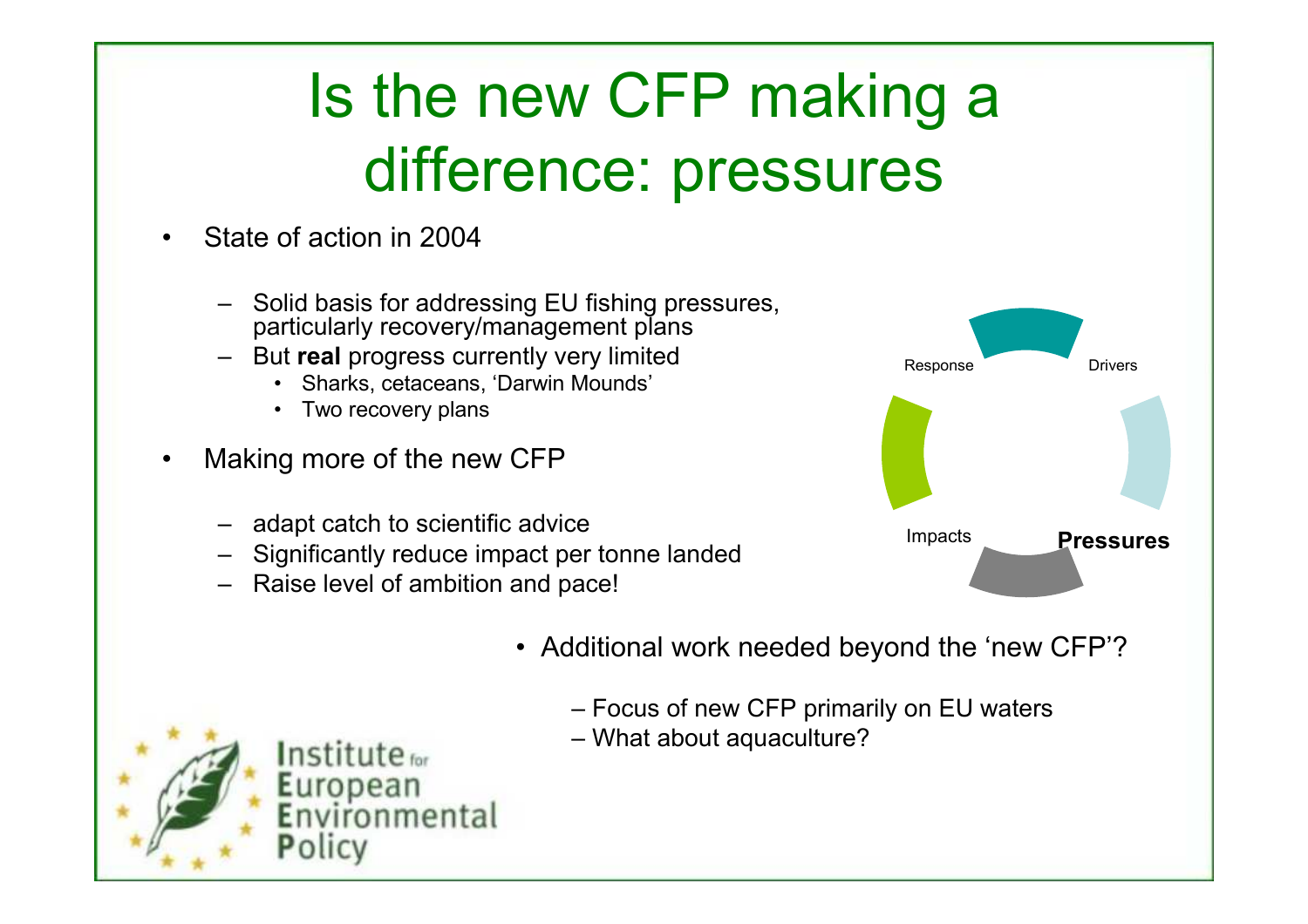# Is the CFP making a difference: driving forces

- State of action in 2004
	- –Fleets managed, but not reduced.
	- –Aid reforms good, but more change needed
	- Some new trade measures
- •Making more of the 'new' CFP

nmental

- $-$  1194 recovery plans to squeeze. use recovery plans to squeeze capacity
- – Further work to improve governance & control
	- • Additional work needed
		- –Systematic capacity reduction – in & out of EU
		- –Make cost of fishing reflect its impacts
	- **Ite** for Use power of market and consumption –.uropean



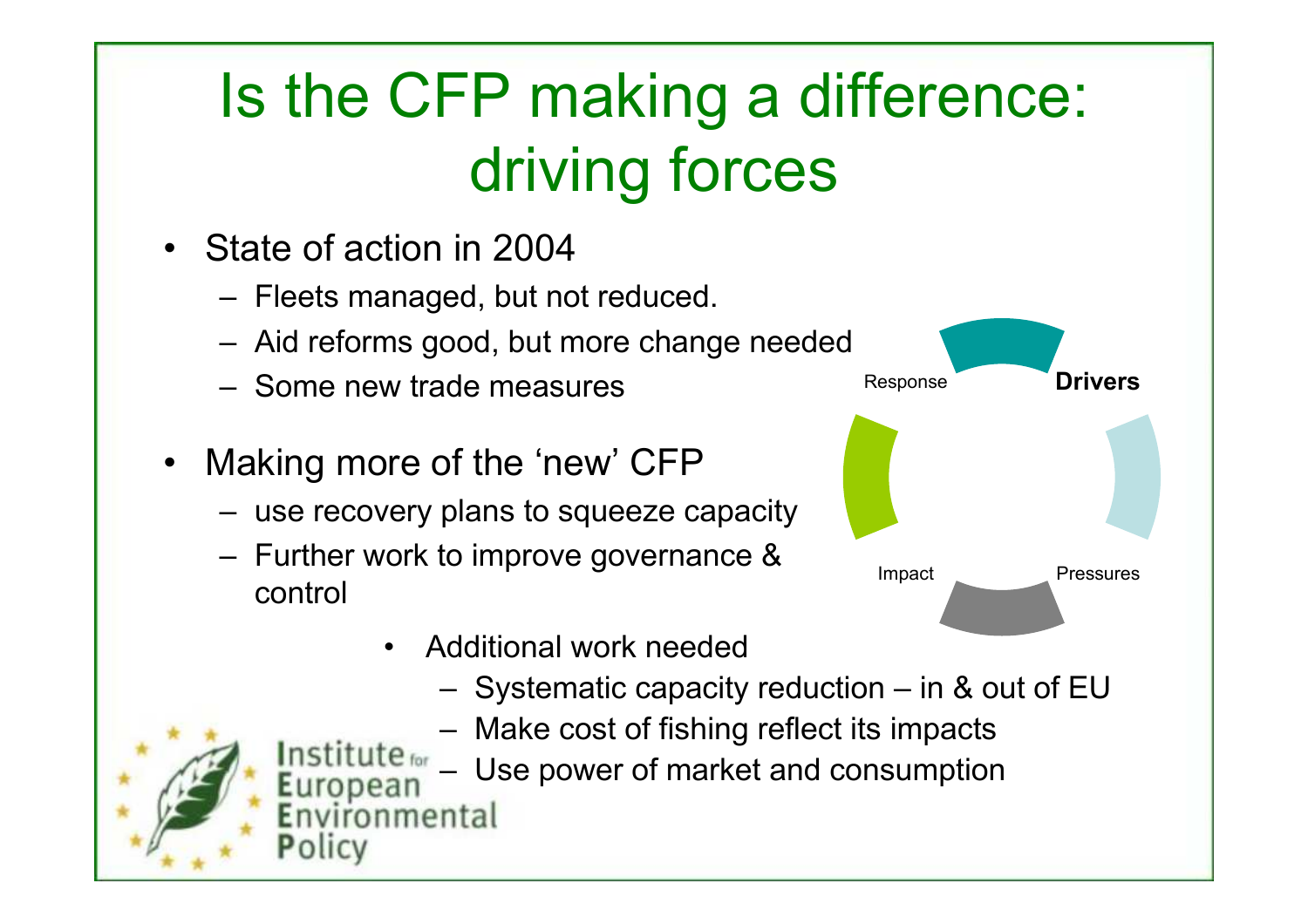# Impact of the CFP on the Environment

- State of action in 2004
	- Research and data collection, but limited
	- –Prior assessment of policies patchy
- Potential under the new CFP
	- – Indicators of impacts on EU under development
	- Review of Environmental Performance of CFP 2005



- $\bullet$  Additional work needed
	- –Apart from key stocks, work still at early stage
	- Focus on EU waters
	- – Financial commitment to ecosystem monitoring!

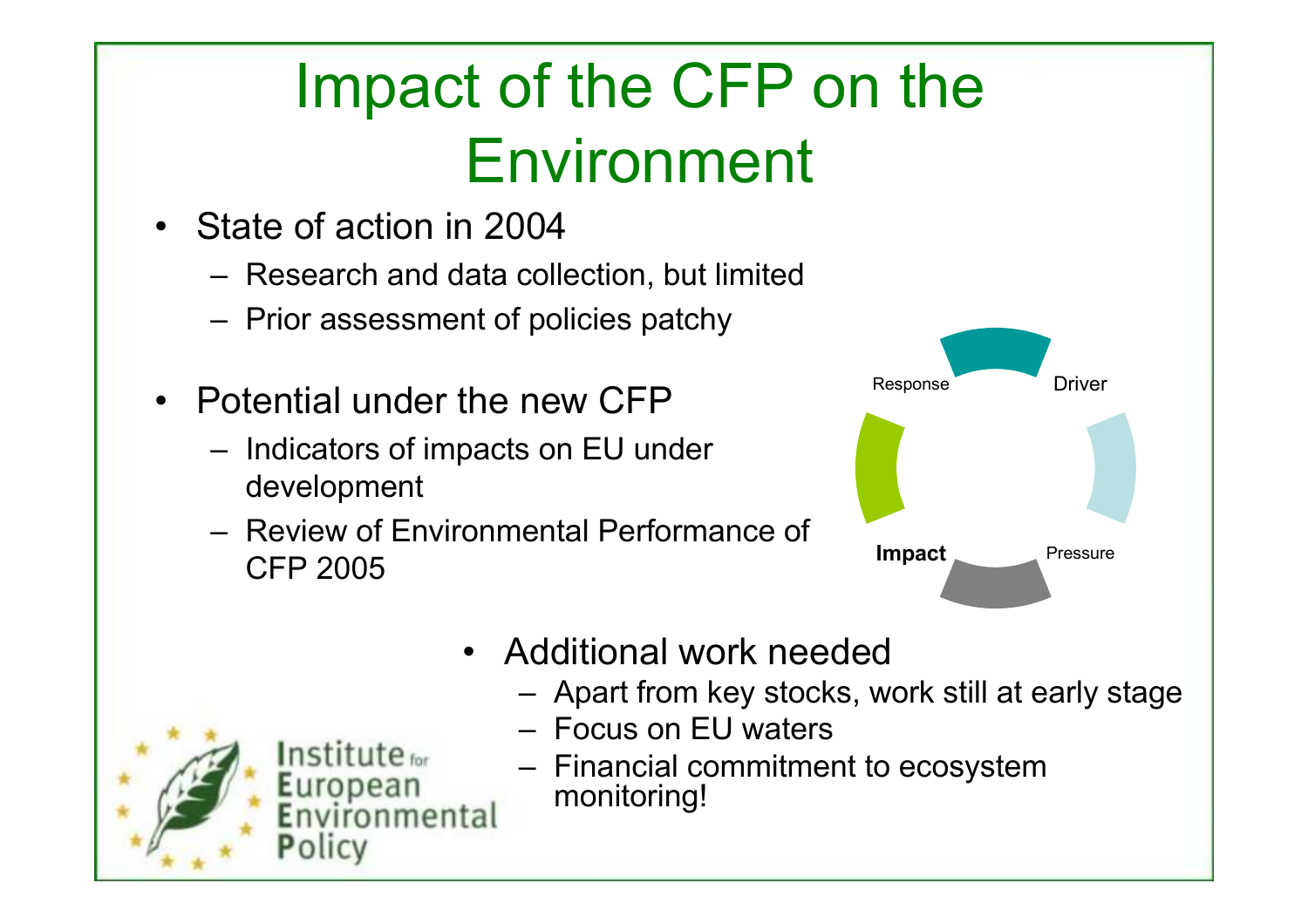### Post 2002: completing the policy picture

**Drivers** 

Pressures

Impacts

Responses?

- • 'Forcing' behaviour change in and by EU
	- tightening fisheries law fleet capacity, catch, discarding, fishing methods, zones, etc
	- apply envt'l legislation nitrates, EIA, etc
	- use trade law
- • 'Encourage' changes in fishing & farming
	- economic instruments, eg decommissioning subsidies, fuel taxes, charges on access to resources, ITQs
	- suite of spatial management plans EU & beyond
	- voluntary agreements reduce wastage by 50 % ?
	- strengthen role of consumers a traffic light system for fish?



Policy

Environmental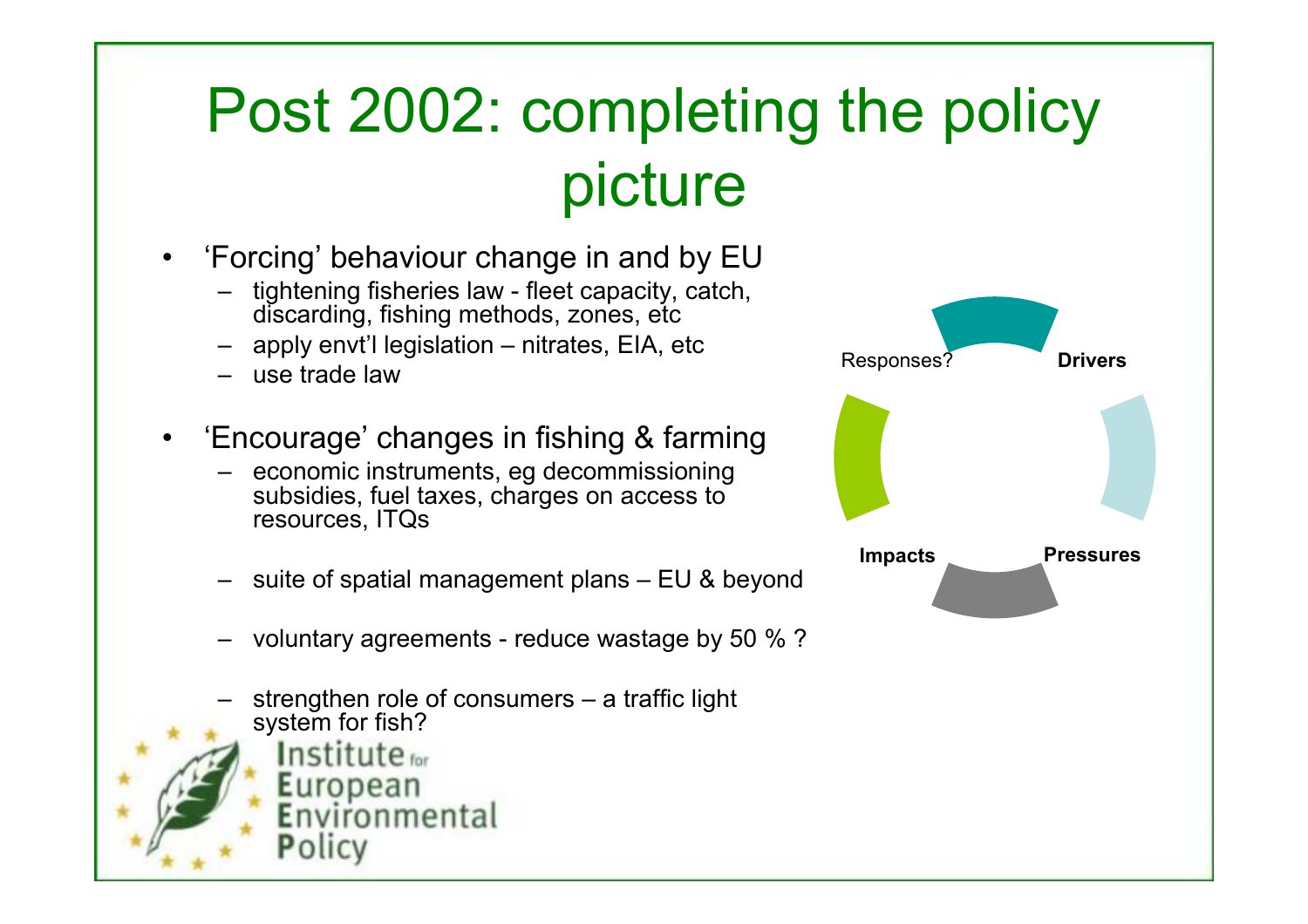#### Is the 'new' CFP good enough?

- The 2002 reforms were just the beginning of a process.
- • First steps taken to translate the political commitment of the 'new CFP' into practice – but need to do more and faster
- Fundamental drivers including overcapacity not addressed.
- Need also to broaden the approach to tackle both EU and international fisheries, and aquaculture.
- • Think creatively, combining instruments to get people –including consumers - to change their behaviour.



Institute<sub>for</sub> European<br>Environmental Policy